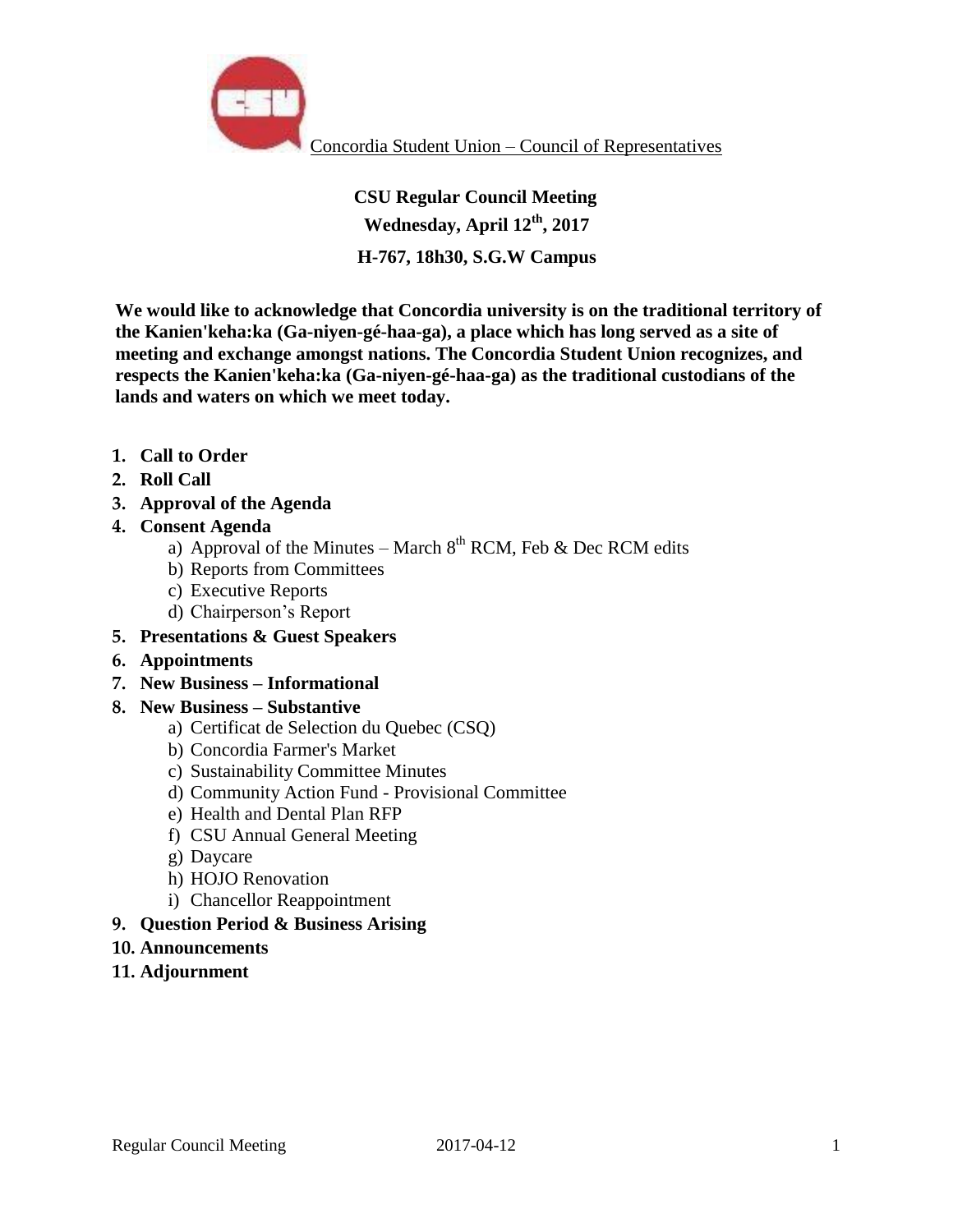## **1. Call to Order**

## **Meeting called to order at 18h47**

#### **2. Roll Call**

Council Chairperson: *Caitlin Robinson* Council Minute Keeper: *Caleb Owusu-Acheaw*

Executives present for the duration of the meeting were *Lana Galbraith* (Sustainability Coordinator), *Lucinda Marshall-Kiparissis* (General Coordinator), *Marcus Peters* (Loyola Coordinator), *Sophia Sahrane* (Academic & Advocacy Coordinator), *Rami Yahia* (Internal Affairs Coordinator), *Aloyse Muller* (External Affairs Coordinator)*, Thomas David-Bashore* (Finance Coordinator)

Executives absent for the duration of the meeting were*: Rachel Gauthier* (Student Life Coordinator)

Councillors present for the duration of the meeting were, *Rowan Gaudet* (Arts & Science)*, Robert Young* (Arts & Science)*, Christina Massaro* (Arts & Science), *Brittany Jackson* (Arts & Science), *Julia Sutera Sardo* (Arts & Science)*, Artem Mikhalitsin* (ENCS), *Ahmed Badr* (ENCS), *Mikaela Clark-Gardner* (Fine Arts), *Bronte Macfarlane* (JMSB), *Omar Riaz* (JMSB), *Marie-Maxime Gélinas-Delisle* (JMSB)

Councillors absent for the duration of the meeting were: *Meissa Thiam* (ENCS), *Mugisha Joyce Kakou* (ENCS)*, Agunik Mamikonyan* (Arts & Science), *Sara Betinjaneh* (Arts & Science)*, Veronika Rydzewski* (Arts & Science)*, April Tardif-Levesque* (Arts & Science)*, AlexanderMilton* (Arts & Science), *Alaa Alkirbee* (ENCS)

J. Sutera Sardo moves to excuse R. Gauthier notwithstanding Standing Regulation 393. Seconded by A. Bahr.

For:8 Against:0 Abstain:0

#### **3. Approval of the Agenda**

C. Robinson requests approval of the agenda.

For: 8 Against: 0 Abstain: 0

#### **4. Consent Agenda**

- a) Approval of the Minutes March  $8<sup>th</sup>$  RCM, Feb & Dec RCM edits
- b) Reports from Committees
- c) Executive Reports
- d) Chairperson's Report

#### **5. Presentations & Guest Speakers**

Nil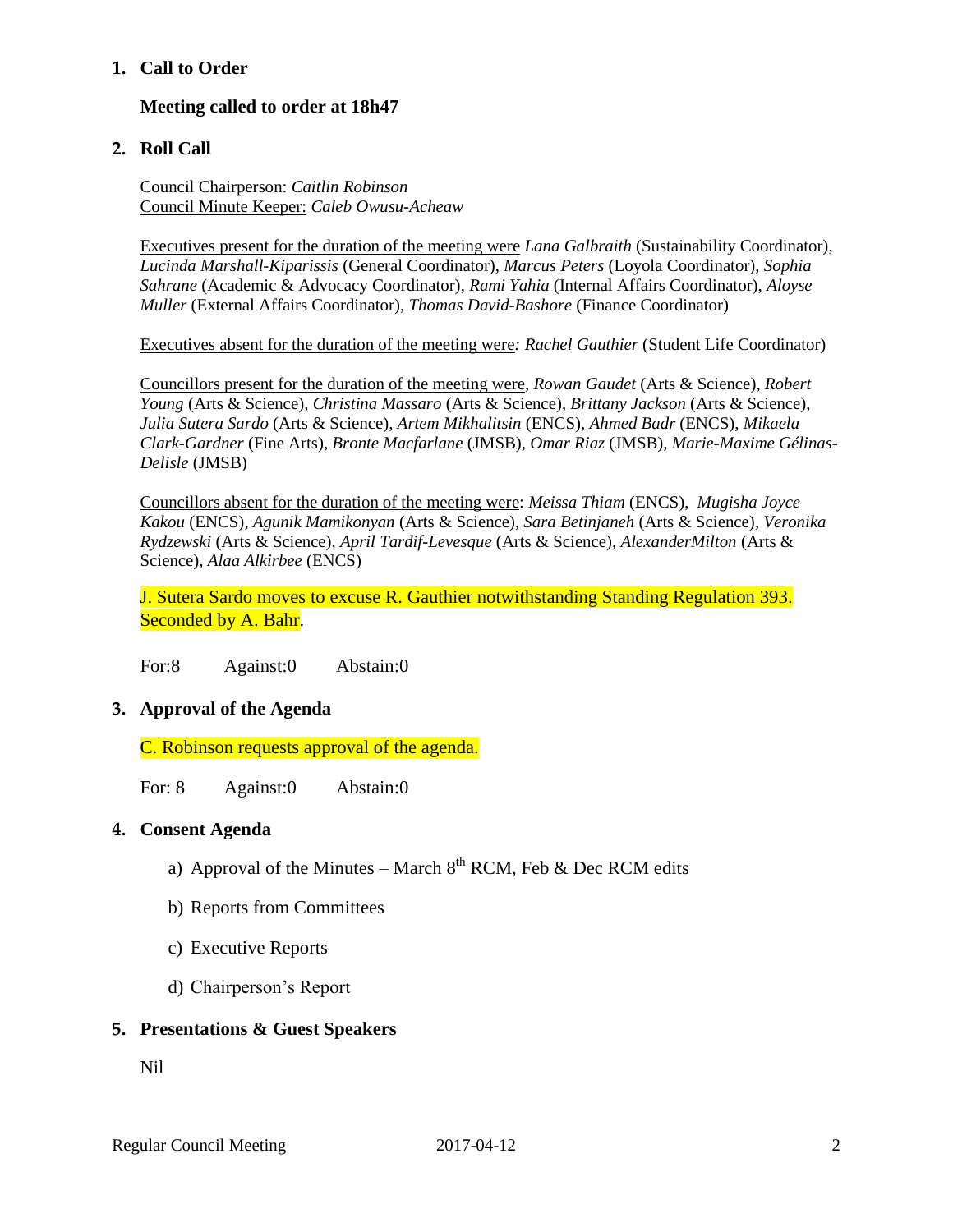# **6. Appointments**

**Nil**

# **7. New Business – Informational**

**Nil**

# **8. New Business – Substantive**

a) Certificat de Sélection du Québec (CSQ)

A.Muller presents the following motion. Seconded by A. Bahr.

Be it resolved that the CSU endorse and support the conclusions of the Association Québécoise des Avocats et Avocates en droit de l'immigration (AQAADI) to the Ministre de l'immigration, de la diversité et de l'inclusion (MIDI), as outlined in its letter « PEQ - Décisions de rejet au motif d'avoir fourni une information ou un document faux ou trompeur concernant les compétences linguistiques en français (03.02.2017)».

A.Muller presents the motion by highlighting a pressing problem that is occurring on campus. The issue is that international students are now being sanctioned by the Ministry of Immigration for surprise French Oral tests. The allegation that is being made is that some them might have falsified or misreported their French language skills to the Ministry. What makes matters worse for international students is that they would have to shell out the necessary legal costs to prove the Ministry wrong with its assessment.

S. Sahrane believes that, as a consequence, international students have become the scapegoats to hide the fact the regulatory and administrative boards had failed to do their job properly.

For: 8 Against: 0 Abstain: 0

b) Concordia Farmer's Market

L. Galbraith presents the following motion. Seconded by Julia.

BIRT the CSU be mandated to draft an agreement between the Concordia Food Coalition, the Concordia Farmers Market and the Concordia Student Union to provide funding to the Market for operating costs and coordinator salary so that the Market may run for Spring, Summer, Fall and Winter.

BIFRT this agreement can be renegotiated a maximum of every five years. BIFRT each year the Concordia Farmer's Market be allocated a maximum of 8,000\$ per year.

For L. Galbraith, following meetings with the executives of the mentioned groups, the motion's purpose is to help administratively and operationally manage the Concordia's Farmers' Market. To provide a bit of context, Galbraith states that the agreement would be similar in shape such as the Dish Project and the Hive Free Lunch Program.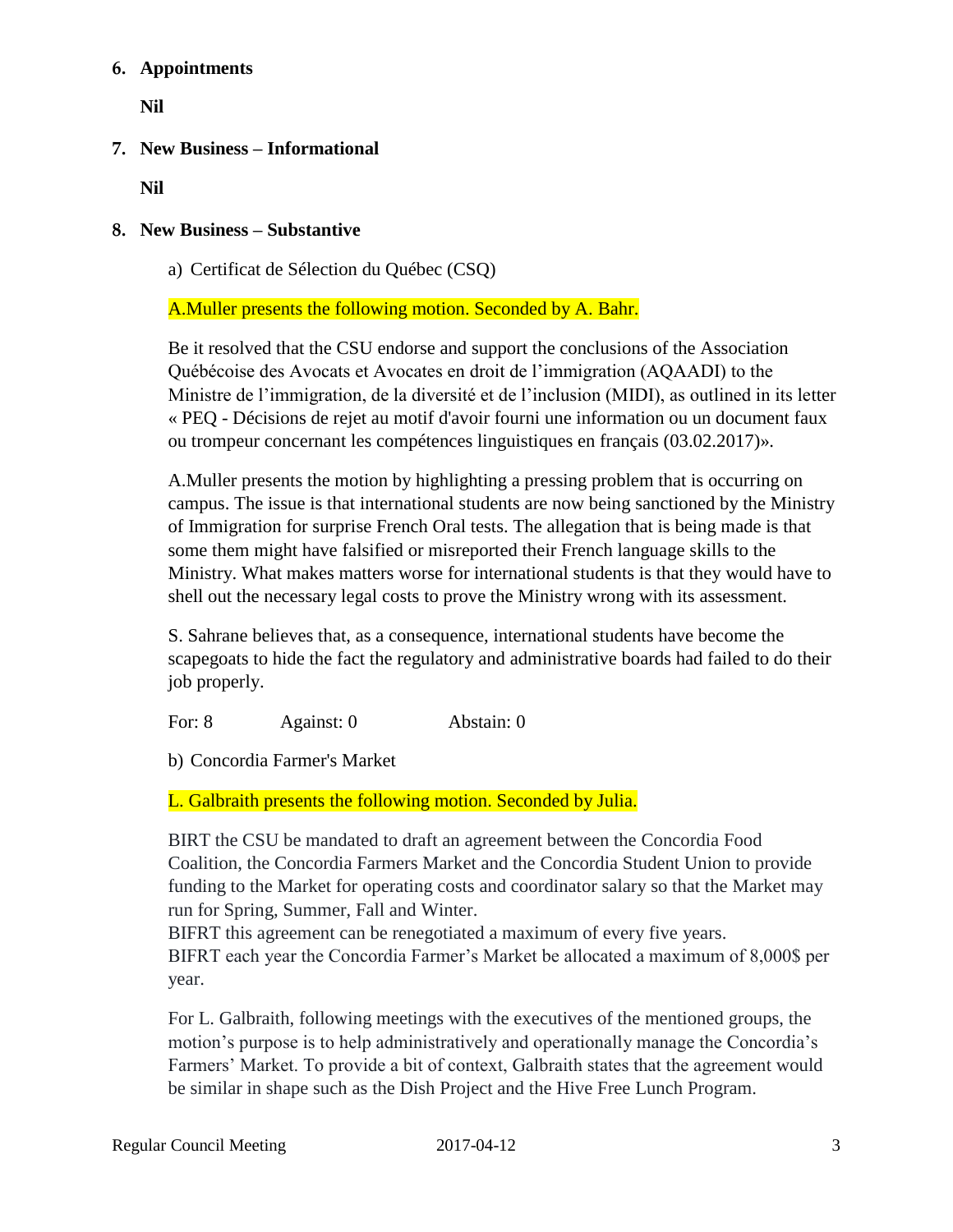For: 9 Against:0 Abstain:0

c) Sustainability Committee Minutes

L. Galbraith moves to approve the Sustainability Committee Minutes. Seconded by J. Sutera Sardo.

L. Galbraith just wanted to make that everything had been covered with the previous motion. Galbraith just desired for more oversight by Council with the motion.

For: 9 Against: 0 Abstain: 0

d) Community Action Fund - Provisional Committee

A.Muller presents the following motion. Seconded by R. Young

Whereas the CSU Community Action Fund was created through referendum in the November 2016 By-elections;

Whereas the Standing Regulations governing the administration of the CSU Community Action Fund were adopted by the Council of Representatives at the occasion of the March Regular Council Meeting;

Be it resolved that a provisional committee be created effective immediately to administer the logistics surrounding the opening of the CSU Community Action Fund (CAF) until June 1, 2017;

Be it further resolved that, in the event that a new CAF committee has not been appointed by June 1, 2017, the mandate of the provisional committee be extended until such time as a new CAF committee has been appointed;

Be it further resolved that the provisional committee may not review applications nor grant fundings from the CAF;

In order to ensure a smooth transition, be it further resolved that any externally appointed CSU members to the Community Action Fund provisional committee be considered automatically members of the new CAF committee, and that the date of the creation of the new CAF committee be used to determine the start date of their mandate;

Be it further resolved that \$50,000 (fifty thousand dollars) be transferred from the SSAELC Fund to the Community Action Fund for its provision for the year 2017-18, as per Special Bylaw I,, in preparation for the opening of the CAF;

Be it further resolved that the CSU Community Action Fund be officially launched and active on June 1, 2017.

The purpose of the committee, for Muller, is to help with the administrative side of the Community Action Fund rather than approving direct expenses. The committee would better institutionalize the Fund upon its establishment.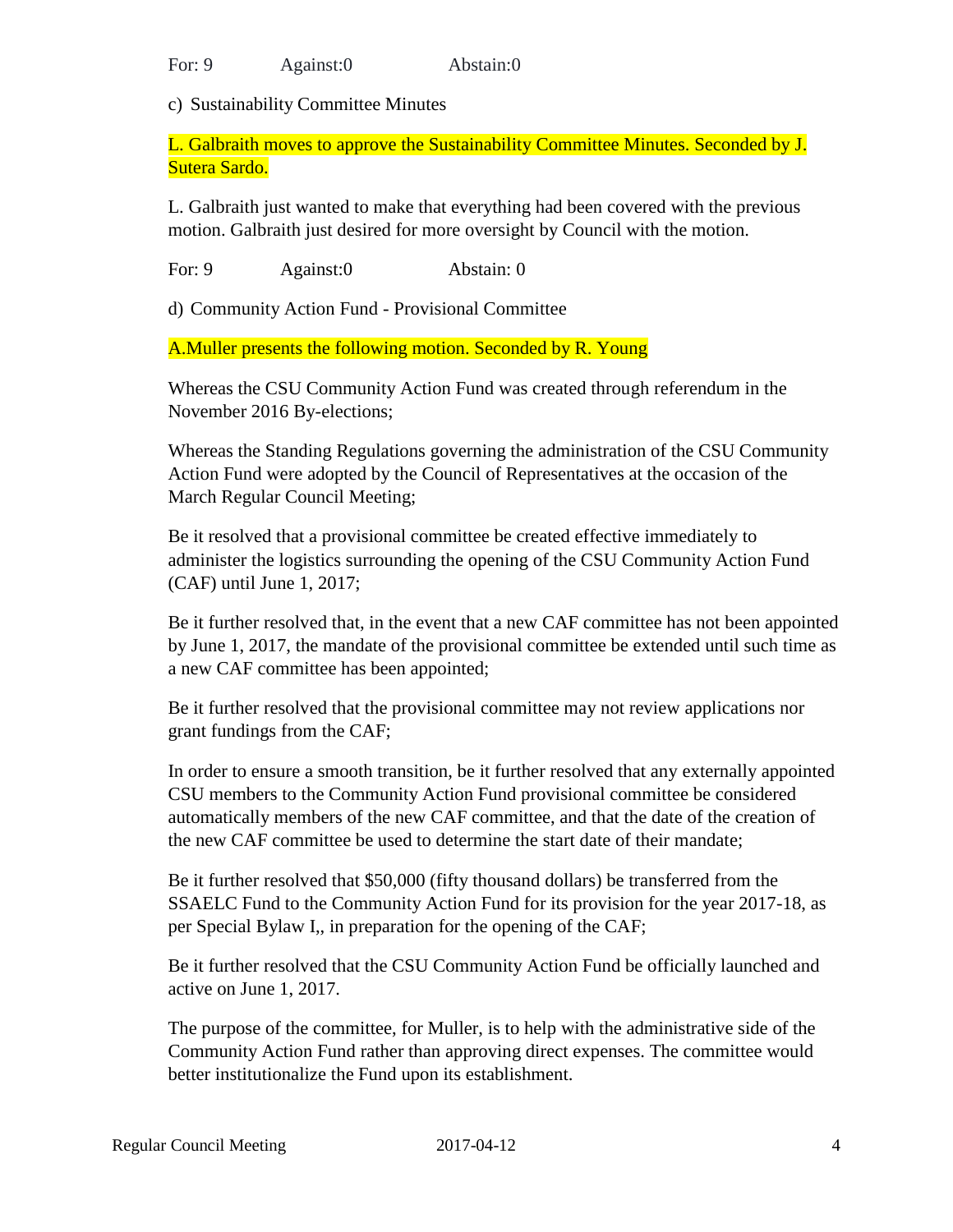For:9 Against:0 Abstain: 0

A.Muller moves to nominate themselves to the CAF Provisional Committee. Seconded by R. Young.

R. Gaudet asks whether people on the committee would be required to be in the city during the summer. A.Muller states that current forms of online communication such as Skype and email will suffice.

A.Muller cites their motivation to sit on the committee as already being involved with this project off the ground.

J. Sutera Sardo moves to nominate themselves to the CAF Provisional Committee. Seconded by R. Gaudet.

J. Sutera Sardo desires to continuously be involved with the Concordia & CSU communities.

For: 8 Against: 0 Abstain: 3 (1 – J. Sutera Sardo)

L. Galbraith moves for a 15-minute recess. Seconded by R. Young.

For: 11 Against: 0 Abstain: 0

e) Health and Dental Plan RFP

**Meeting back in order at 19h30**

R. Young moves for a closed session. Seconded by J. Sutera Sardo.

For: 11 Against: 0 Abstain: 0

T. David-Bashore presents the following motion. Seconded by R. Young

Whereas the CSU Health and Dental Plan Committee was formed with the mandate of executing a health and Dental Plan RFP Process, and submitting a recommendation to Council;

Whereas the Committee has determined that the CSU should continue its relationship with StudentCare (ASEQ) because the proponent offers competitive pricing, has consistently delivered services effectively and efficiently to CSU members, offers the most comprehensive services of any proponent, has a superior network of service providers, poses a low risk to the CSU, and offers greatest the potential to improve the plan in coming years;

Be it Resolved That the CSU finalize negotiations with StudentCare (ASEQ) and enter a contract effective September 1st, 2017;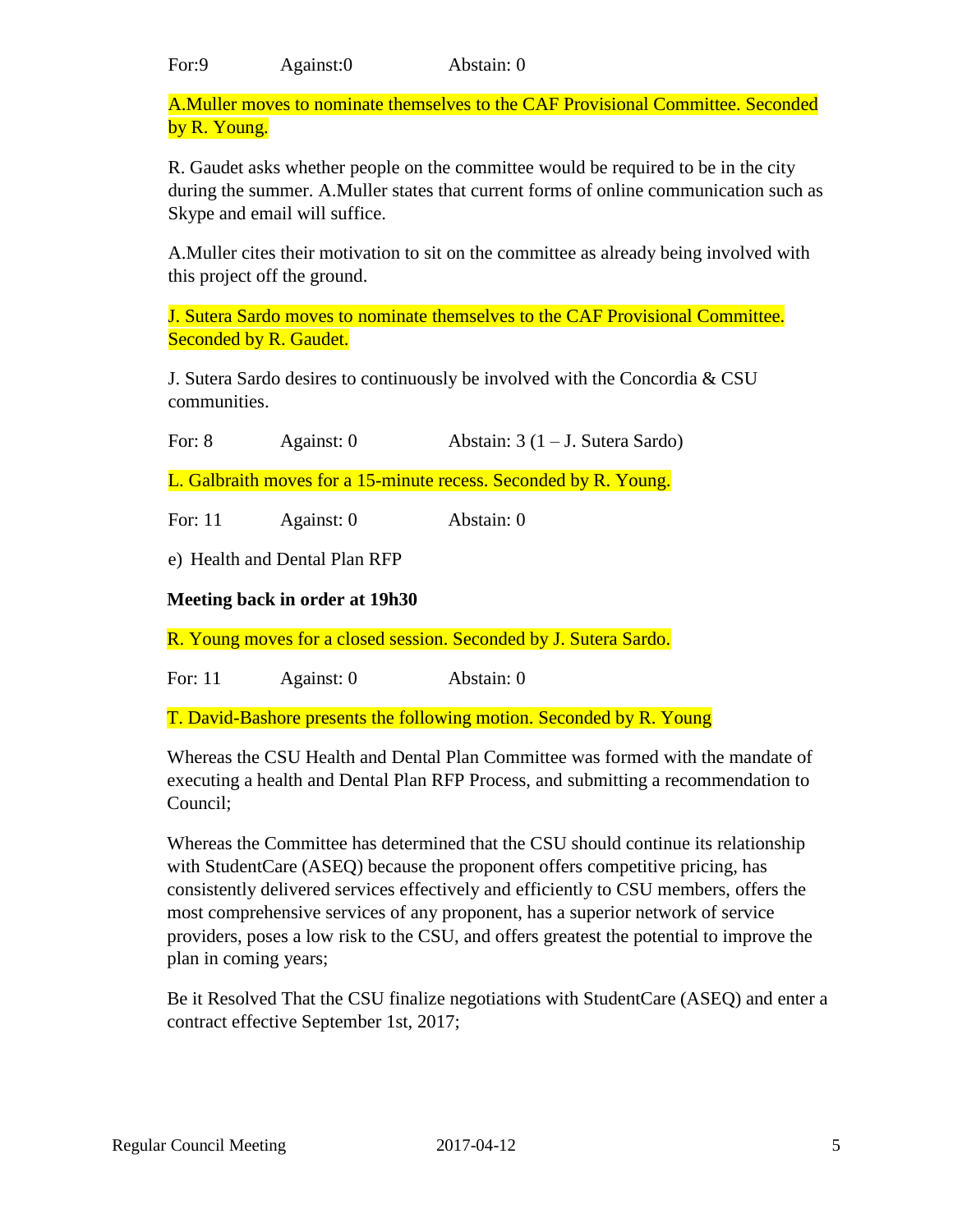Be it Further Resolved That the contract be consistent with the Request for Proposals published on February 1st, 2017, and with StudentCare's proposal to the Health and Dental Plan Committee;

Be if Further Resolved That the contract be for three (3) years, with two possible extensions of one (1) year each;

Be it Further Resolved That the cost of the health plan to a student enrolled be at maximum \$74.50 for a full year of coverage starting on September 1st, 2017;

Be it Further Resolved That the cost of the dental plan to a student enrolled be at maximum \$105.50 for a full year of coverage starting on September 1st, 2017.

For: 9 Against: 0 Abstain: 1

T. David-Bashore moves to return back into open session. Seconded by J. Sutera Sardo.

For: 9 Against: 0 Abstain: 1

T. David-Bashore moves to ratify the motions made in closed session. Seconded by J. Sutera Sardo.

For: 8 Against: 0 Abstain: 0

T. David-Bashore states that most of the committee's recommendations have been reflected in this council as well as getting a better deal with StudentCare as compared to last year. As a suggestion, David-Bashore requests the committee's responsibility and mandate be officially formalized. The hope is for CSU continuously advocate for better offers for students,

f) CSU Annual General Meeting

L. Marshall-Kiparissis presents the following motion. Seconded by J. Sutera Sardo

WHEREAS Article 5.2 of the Concordia Student Union By-Laws stipulates that the Annual General Meeting of the Corporation must be held on the last week of April as called by its Council of Representatives;

BE IT RESOLVED that the Concordia Student Union Annual General Meeting for the 2016/2017 year take place April 25 2017, from 16h00 to 19h00.

L. Marshall-Kiparissis cites this motion as necessary because of the Standing Regulations and Bylaws mandate Council to hold an AGM at this time of the semester. It is the CSU's responsibility as a non-profit corporation to act accordingly in holding this AGM.

For: 8 Against: 0 Abstain: 0

g) Daycare

L. Marshall-Kiparissis presents the following motion. Seconded by R. Gaudet.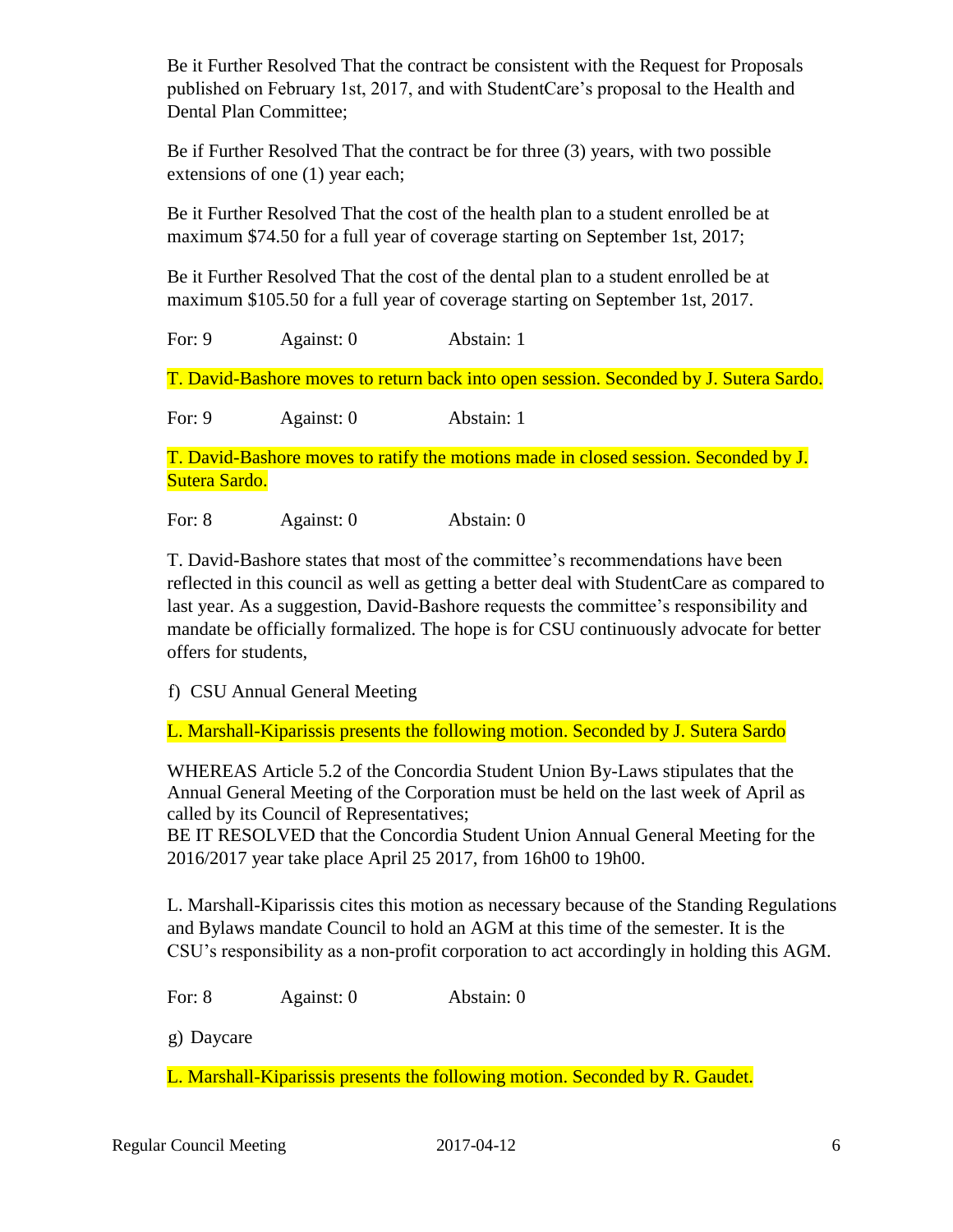BE IT RESOLVED that \$23 050 be expensed from the Student Space, Accessible Education and Legal Contingency and Fund towards the decontamination of the future site of the CSU Daycare.

Marshall-Kiparissis cites this motion critically important since the daycare would be house in an old building downtown currently filled with cancerous compound of asbestos.

For: 7 Against: 0 Abstain: 1

h) HOJO Renovation

L. Marshall-Kiparissis presents the following motion. Seconded by M.-M. Gelinas-Delisle

BE IT RESOLVED THAT the CSU Council of Representatives approve of the CSU Executive signing the letter of intent between the CSU and Concordia University as presented, regarding the renovation and relocation of the CSU's HOJO offices;

BE IT FURTHER RESOLVED THAT \$167,800.00 be expensed from the Student Space, Accessible Education, and Legal Contingency Fund towards the CSU's share of the renovated and relocated HOJO offices.

Marshall-Kiparissis states the motion as purely administrative to cover its shared cost following negotiations between the CSU and the university administration. As for the three-day response period brought up by a councillor, Marshall-Kiparissis cites that the CSU is not directly implicated to give a solid reply because of the governing structure that exists to prevent unilateral executive decrees.

For: 9 Against: 0 Abstain: 0

i) Chancellor Reappointment

L. Marshall-Kiparissis presents the following motion. Seconded by R. Young

WHEREAS Jonathan Wener was appointed as Concordia University's Chancellor beginning January 2015, following an October 2014 mandate from Concordia's Board of Directors;

WHEREAS Article 10 of Concordia University's By-Laws delineates three years as term length for Members of the Corporation (ie. the University);

WHEREAS the Fine Arts Student Alliance passed a motion formally condemning Jonathan Wener's appointment as Chancellor at a general assembly on November 17 2014;

WHEREAS this motion included the following preamble clauses: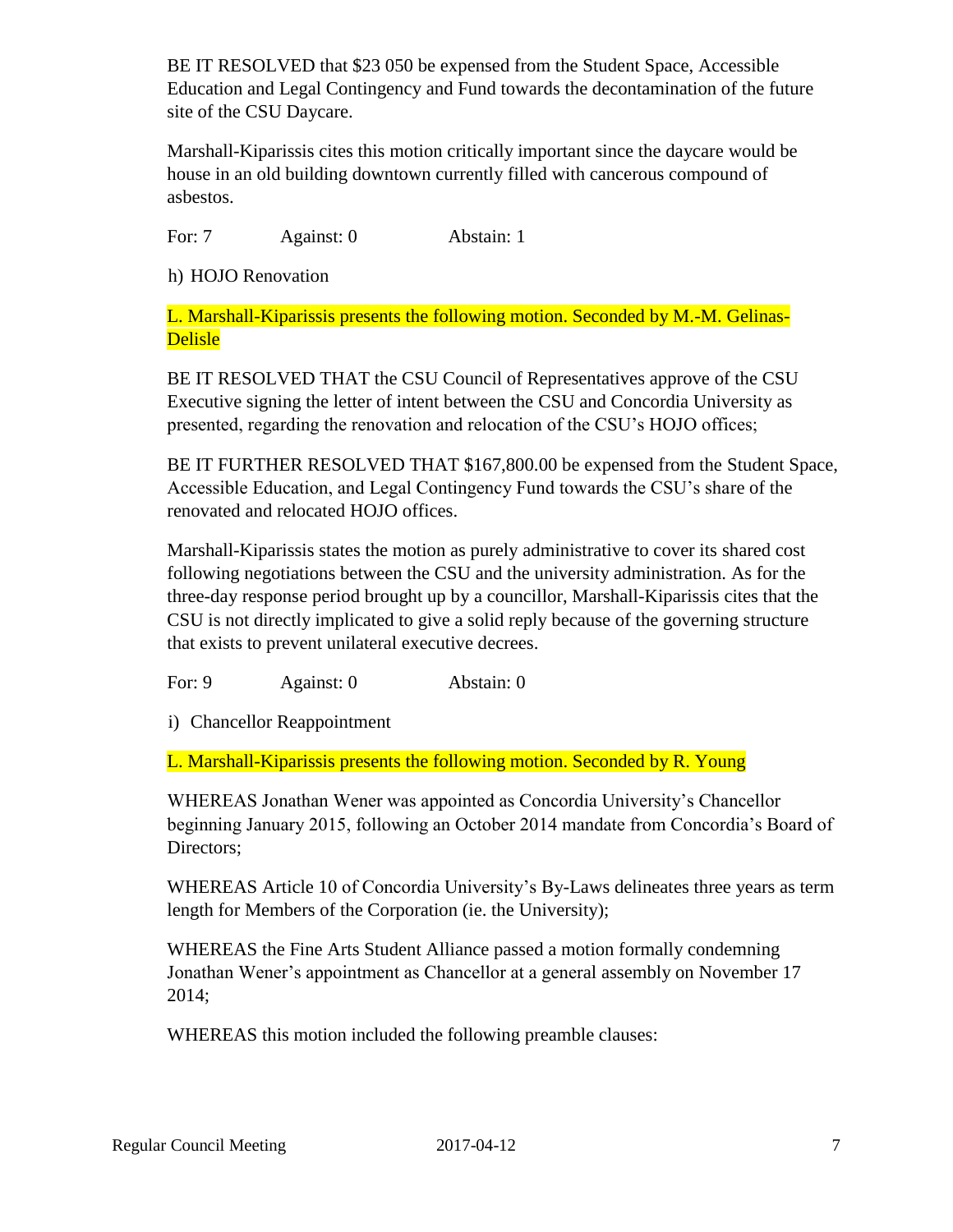"Whereas Wener, in being both on Concordia's Board of Governors and as a real estate magnate, was a central figure in the administration's pressure tactics for the Concordia Student Union to purchase student space in the Faubourg Ste-Catherine, a proposal which was overwhelmingly rejected by Concordia's undergraduate body in 2010 through referendum, and again rejected by the Concordia Student Union Council in 2011; "Whereas Wener's involvement with the failed Faubourg proposal is indicative of a lack of respect for undergraduate student democratic mechanisms and the consequential decisions made;

"Whereas Wener is a sitting member of the Fraser Institute's Board of Directors, as well as 2010 recipient of the Institute's Founder's Award;

"Whereas Wener's involvement with the Fraser institute implicates him in the ideologies of neo-liberalism, conservatism, anti-unionism and the privatisation and commodification of the public sphere, as well as advocacy for non-renewable energy resource industries"

BE IT RESOLVED THAT representatives of the Concordia Student Union be mandated to oppose the reappointment of Jonathan Wener as Chancellor of Concordia University, should it be presented to the Concordia Board of Governors.

L. Marshall-Kiparissis believes that Concordia University can and must do well in picking its next Chancellor other than the aforementioned individual. In harkening back to a previous motion passed at a faculty council meeting, Marshall-Kiparissis cites the negative pressure tactics employed by the individual in attempting to purchase real estate for the school. Citing personal reservations, Marshall-Kiparissis does not in favour with the individual being re-appointed to their position.

R. Gaudet has heard about this individual before they got involved on Council and deems it greatly appropriate that the CSU take a public stand against this individual's reappointment.

For: 8 Against: 0 Abstain: 2

# **9. Question Period & Business Arising**

T. David-Bashore presents the following motion. Seconded by R. Young

BIRT the Health and Dental Plan Committee continue to meet with a mandate to develop a final price for the health and dental plan for the 2017-2018 Academic year, and a recommendation of pricing for the 2018-2019 Academic year, with its recommendation to be presented at the first Council Meeting of May 2017.

The purpose of the motion is to institutionalize the committee's mandate to include the price selection option.

For: 9 Against: 0 Abstain: 1

# **10. Announcements**

L. Marshall-Kiparissis wishes for Council to attend the Annual General Assembly on April  $25<sup>th</sup>$  at 4:00 pm in the CSU Lounge. Marshall-Kiparissis states that quorum is 40 people.